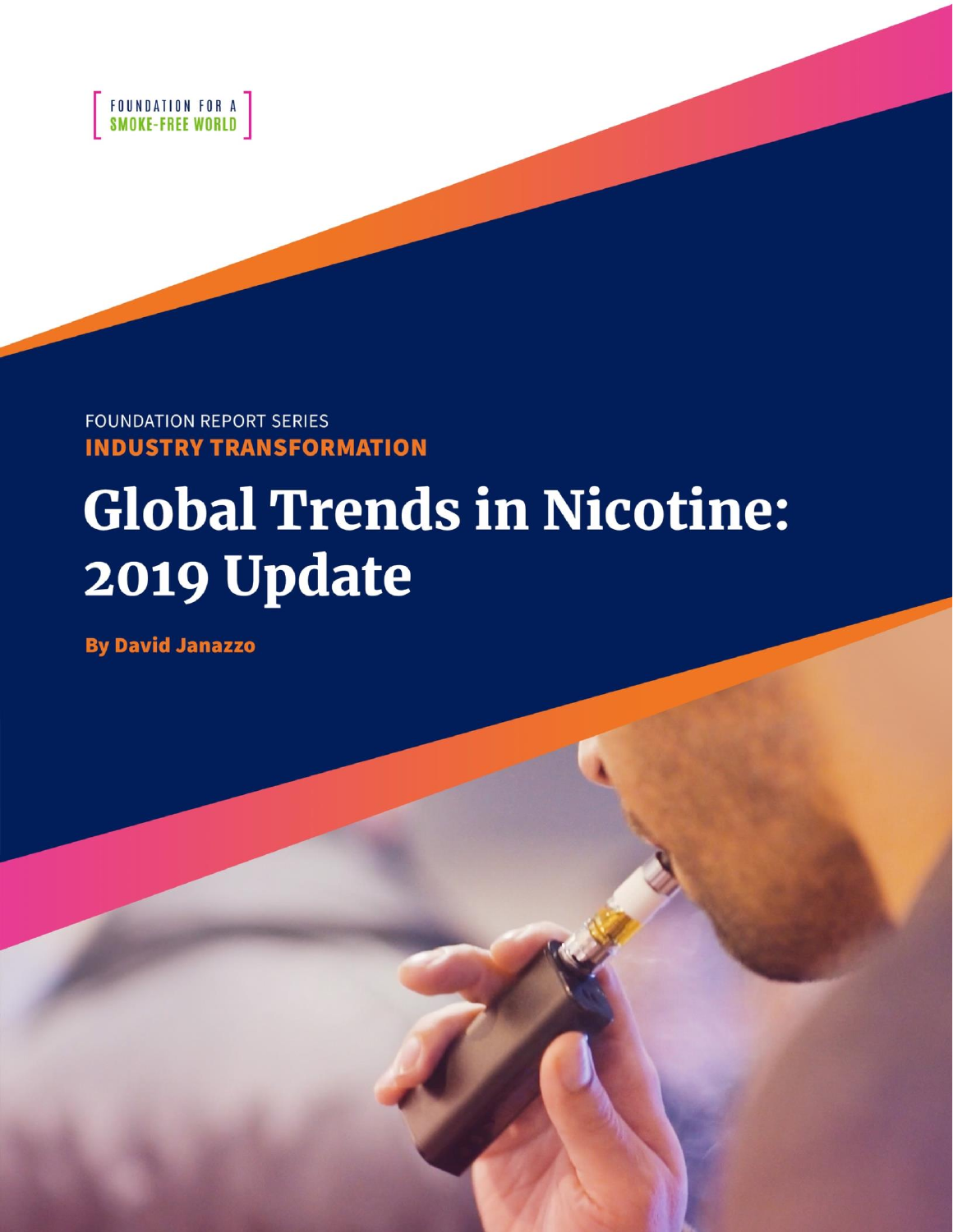#### **Global Trends in Nicotine – 2019 Update**

Last year, the Foundation published its [Global Trends in Nicotine](https://www.smokefreeworld.org/sites/default/files/fsfw-report-trends-in-nicotine-1005201811.pdf/) report, which identified the major players in nicotine delivery. The report also outlined the product organization of the companies, as well as their geographic focus and relative production. This research was used as one input toward development of the [Smoke-Free Index](https://www.smokefreeworld.org/advancing-industry-transformation/smoke-free-index)™, the Foundation's first action related to its [Industry Transformation](https://www.smokefreeworld.org/advancing-industry-transformation) strategy. The Smoke-Free Index™ will provide quantifiable evidence over time of what steps the largest tobacco companies are taking toward achieving a smokefree world and actions they take to impede that progress. The present report uses 2018 data to update select components of the initial Global Trends in Nicotine report; it also highlights notable trends that have occurred in 2019 to date.

In 2018 more than \$800 billion in retail value was generated through the sale of an estimated 6.1 trillion retail cigarette stick equivalents globally. Given the size of the nicotine ecosystem, change will necessarily take time. Yet, signs of change—led by product innovation and consumer demand—are evident in certain markets. The fastest growing product categories offer alternative forms of nicotine delivery to consumers, while the traditional forms are generally declining by volume. E-cigarette sales increased more than 30% in 2018, and heated tobacco product volumes more than doubled. Both product categories constituted less than 2% each of the global nicotine ecosystem by retail value but have far surpassed sales of nicotine replacement therapy (NRT) products during the past several years.

### **Global nicotine ecosystem remains stable**

Globally, the nicotine ecosystem demonstrated retail value growth in 2018, though retail product category volumes associated with cigarettes, smoking tobacco, and smokeless tobacco declined (*See Table 1*). In other words, tobacco companies continued to raise prices on their legacy products. Tobacco products are considere[d relatively inelastic,](https://www.who.int/tobacco/economics/meetings/dublin_demand_for_tob_feb2012.pdf) based on conventional wisdom that the price elasticity of tobacco products is between –0.3 and –0.5, so the real price increases (through a combination of manufacturer pricing and taxation) are contributing to reduced demand.

Cigarettes constituted more than 87% of global retail value associated with the nicotine ecosystem, which was down from 89% in our last report. Overall nicotine demand, estimated by our cigarette stick equivalent model, remained stable compared to prior years, neither growing nor shrinking significantly.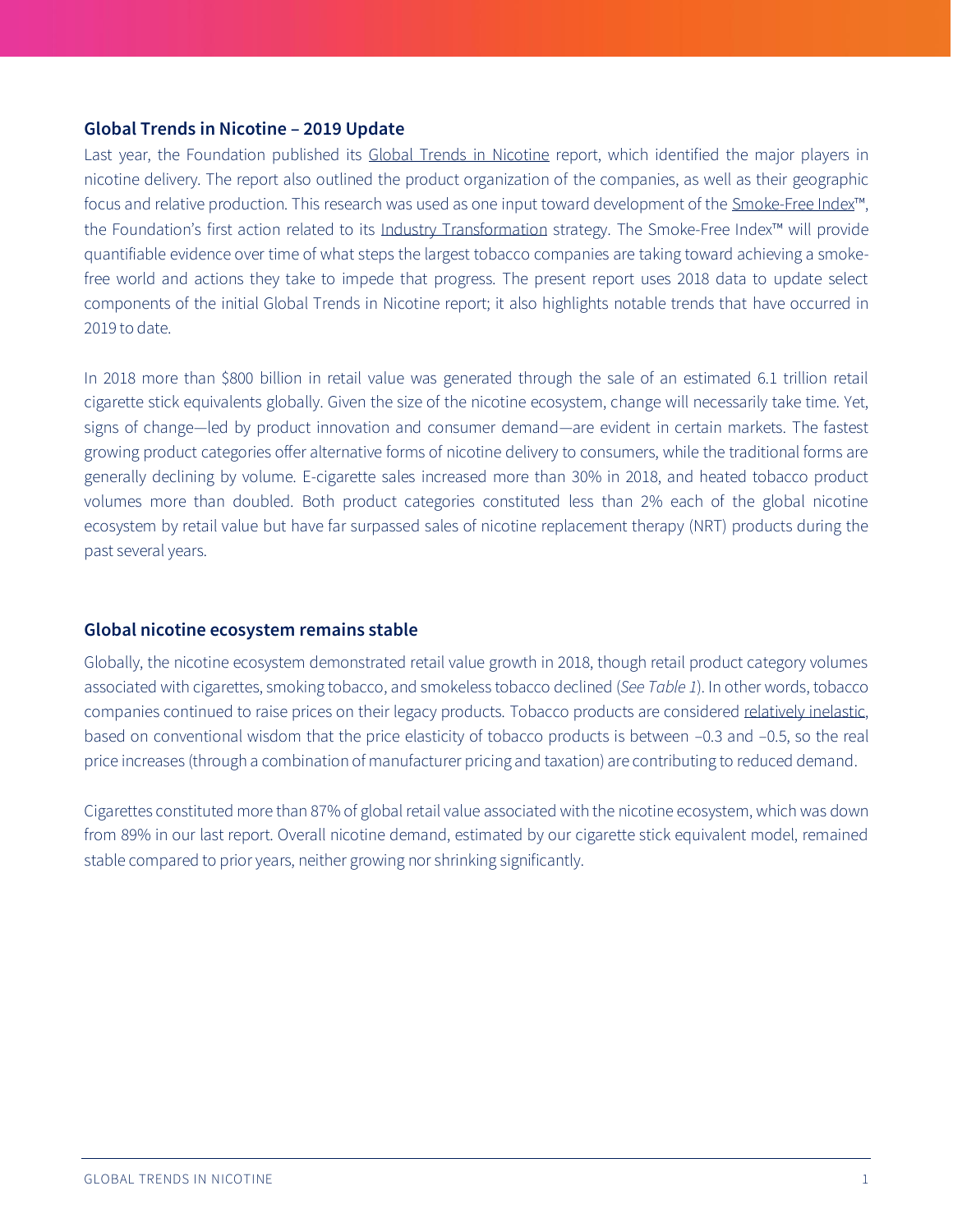#### **Table 1**

Global Product Category Retail Value and Volume Summary for 2018

| <b>WORLD</b><br><b>Product Category (2018)</b> | <b>Retail Value</b><br>(USD million) | % Retail<br><b>Value</b> | <b>Retail Value</b><br>$%$ Change | 2018/17 3-Year CAGR | <b>Retail Volume</b><br>% Change<br>2018/17 | 3-Year CAGR |
|------------------------------------------------|--------------------------------------|--------------------------|-----------------------------------|---------------------|---------------------------------------------|-------------|
| <b>Cigarettes</b>                              | \$<br>713,662                        | 87.4%                    | 3.0%                              | 0.5%                | $(0.7\%)$                                   | $(2.1\%)$   |
| <b>Cigars and Cigarillos</b>                   | 29,899                               | 3.7%                     | 21.8%                             | 11.6%               | 13.0%                                       | 8.8%        |
| <b>Smoking Tobacco</b>                         | 30,148                               | 3.7%                     | 6.8%                              | 4.8%                | $(0.5\%)$                                   | $(0.4\%)$   |
| <b>Smokeless Tobacco</b>                       | 13,014                               | 1.6%                     | 2.9%                              | 3.8%                | $(0.5\%)$                                   | (0.7%       |
| <b>Vaping Systems</b>                          | 15,840                               | 1.9%                     | 36.2%                             | 23.6%               | 33.3%                                       | 21.6%       |
| <b>Heated Tobacco Products</b>                 | 11,903                               | 1.5%                     | 110.9%                            | 324.1%              | 111.8%                                      | 344.4%      |
| <b>NRT Smoking Cessation Aids</b>              | 2,528                                | 0.3%                     | 5.7%                              | 4.3%                | 1.7%                                        | 2.4%        |
| Total                                          | \$<br>816,993                        | 100.0%                   | 5.0%                              | 1.8%                | 0.6%                                        | $(1.1\%)$   |

CAGR, compounded annual growth rate. Source: Euromonitor Passport for World by Retail Value in current prices, USD million. Retail Volume in cigarette stick equivalents based on Euromonitor Passport for World by Retail Volume and Value, and Foundation estimates. Refer to Global Trends in Nicotine [Appendix for Sources and Methods.](https://www.smokefreeworld.org/sites/default/files/fsfw-report-trends-in-nicotine-1005201811.pdf/) 

The largest cigarette producers around the world remained consistent between 2017 and 2018. (*See Chart 1*). China National Tobacco Corporation (CNTC) had a 44% global share of cigarettes, followed by the multi-national producers and country-specific manufacturers. In China, with approximately 300 million smokers, 2.4 trillion cigarettes sold annually, employment of millions of people, and more than 1 trillion yuan in annual tobacco tax revenue generated for state and local governments, the long-term effects of tobacco are interconnected and complex. Should innovation-driven development in science and technology, which encompasses key goals identified by The 13th [Five-Year Plan,](http://en.ndrc.gov.cn/newsrelease/201612/P020161207645765233498.pdf) be applied to the tobacco industry the impact within China and around the world could be massive. As to whether or not such changes will come to fruition, the signals are admittedly mixed. CNTC recently launched its first heated tobacco product in [South Korea](https://ecigintelligence.com/china-tobacco-launches-new-hnb-system-on-south-korean-market) and [listed its international unit](https://www.ft.com/content/77ea7cb0-8cbc-11e9-a1c1-51bf8f989972) on the Hong Kong stock exchange; on the other hand, China's health agency is considering legislation that would [regulate the use of e-cigarettes](https://techcrunch.com/2019/07/23/china-e-cigarette-regulation/) across the country.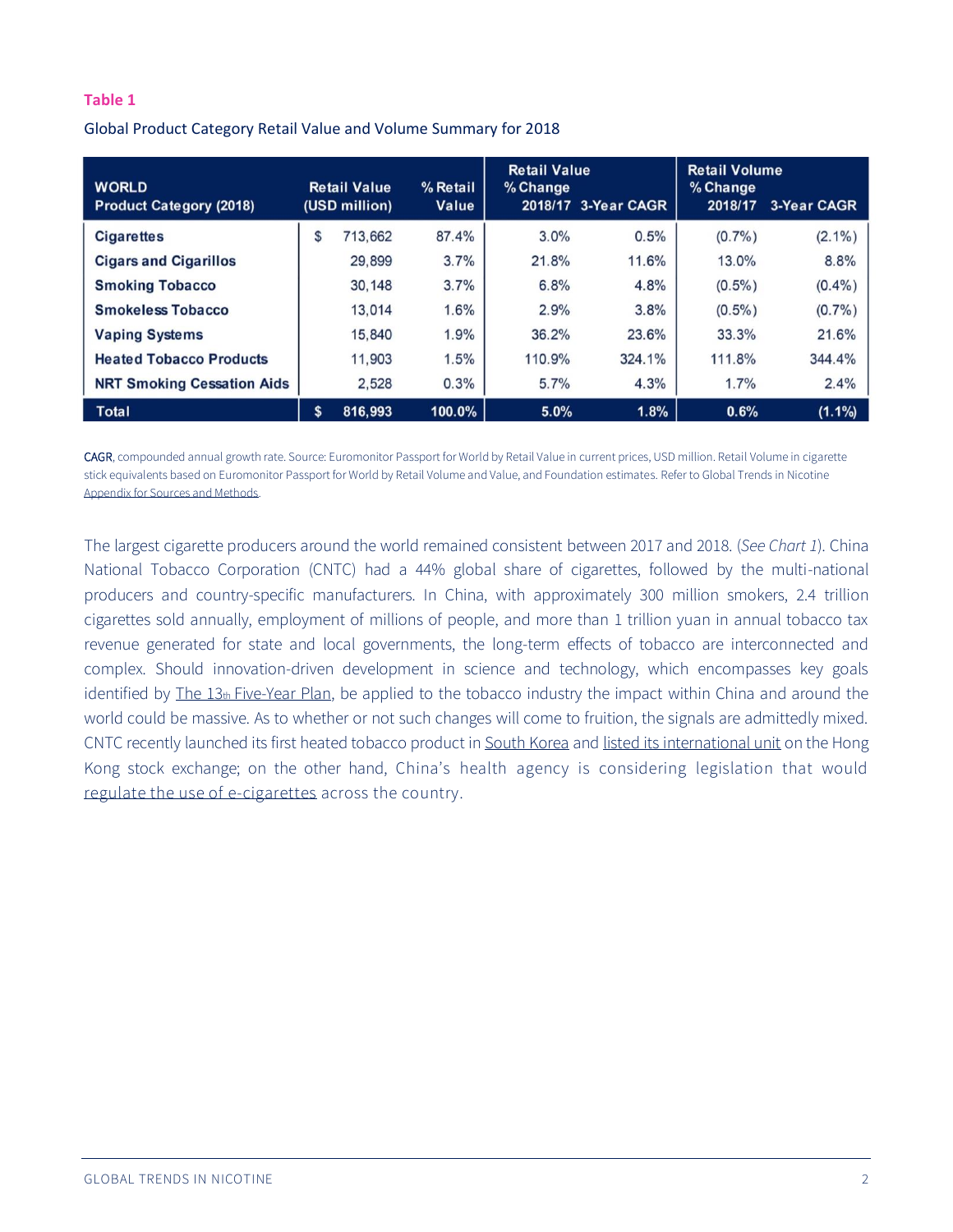

## **Chart 1** Global Company Retail Volume Share of Cigarettes in 2018

*Source: Euromonitor Passport for World by Retail Volume. Japan Tobacco pro forma acquisitions of Akij Group.*

### **Product innovation is driving change**

E-cigarettes represent one of the most rapidly changing facets of the nicotine ecosystem. The category constituted about 1.9% of the global nicotine ecosystem in 2018 by retail value, which was up from 1.5% in 2017. In 2015, JUUL had zero market share. The company had less than 1% of the global vaping category share in 2016. That number, according to Euromonitor, increased to 3.9% in 2017 and 18.4% in 2018. All other significant e-cigarette producers either retained or lost share position in 2018. Overall, the e-cigarette category remains relatively fragmented (*see Chart 2).*

Policy surrounding e-cigarettes remains inconsistent. On one hand, [Public Health England](https://www.bmj.com/content/363/bmj.k5429) insists e-cigarettes are safer than smoking. On the other hand, [the government in India](https://www.news18.com/news/india/govt-bans-e-cigarettes-citing-health-hazards-2313595.html) announced a ban on the production and sale of e-cigarettes, an[d San Francisco](https://nypost.com/2019/06/25/san-francisco-is-1st-major-us-city-to-ban-e-cigarettes/) recently became the first major US city to ban the products.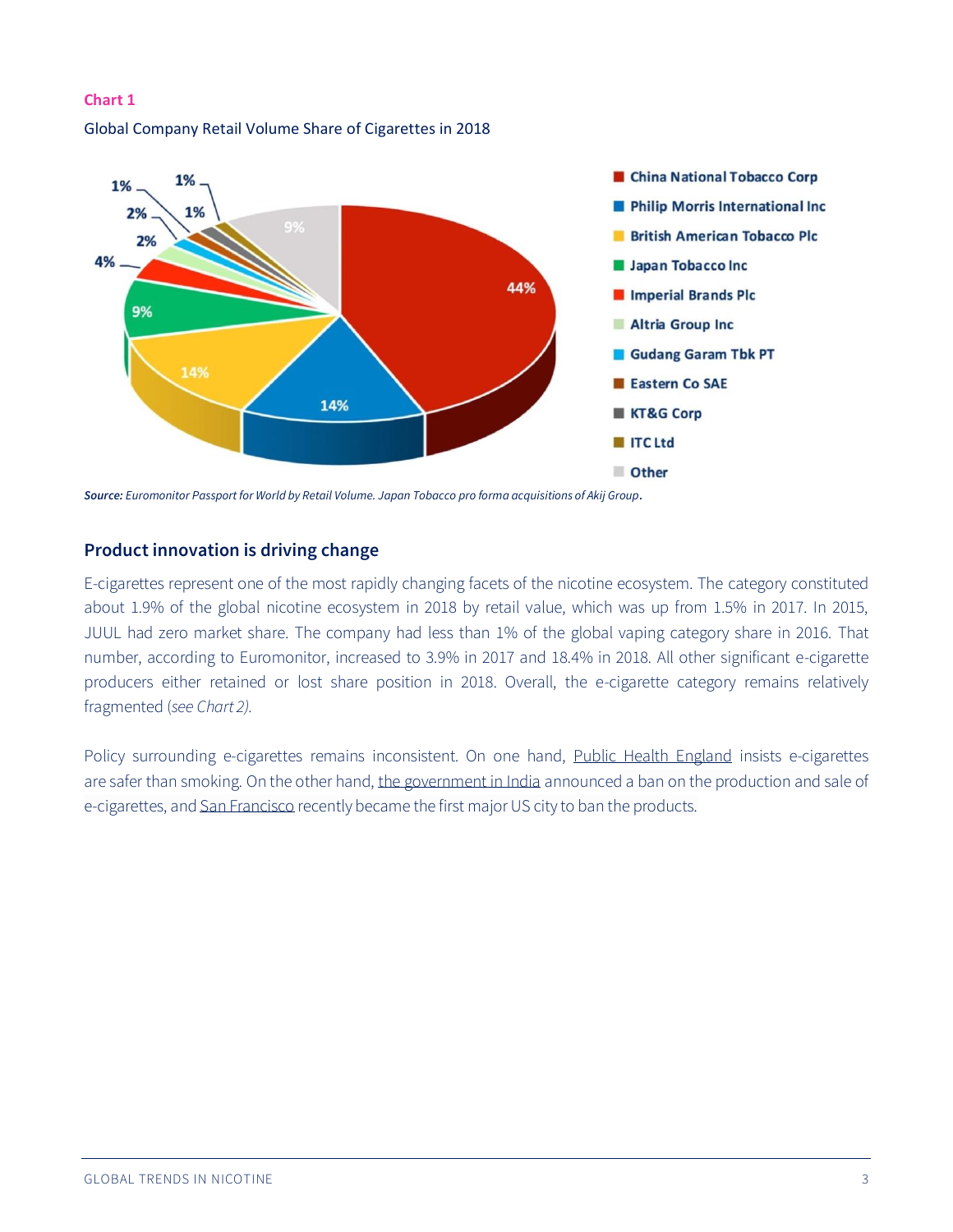#### **Chart 2**

### Global Company Retail Value Share of Open and Closed Vaping Systems in 2018



Across product categories, consumer demand for e-cigarettes and heated tobacco products was strong over the one- and three-year periods, albeit from relatively small market share positions. Volume growth for NRTs remained in the low single-digits on a percentage basis. Globally, as well as in two of the leading vaping markets (the US and the UK), e-cigarette sales have far surpassed NRT sales since the 2013 period and the trend continues, (*see Chart 3*).

A similar trend is evident among heated tobacco products in Japan. Other markets, such as snus in Norway, also exhibit demand that surpasses that of NRTs. Additional products, such as nicotine pouches, are demonstrating substantial growth from a relatively small share position. [Swedish Match](https://www.swedishmatch.com/globalassets/reports/interim-reports/2019_q2_swedish-match_en.pdf) reported that US shipments of its nicotine pouch product, called [ZYN,](https://www.zyn.com/us/en/questions/) amounted to 17.5 million cans during the first six months of 2019, up from 5 million cans in the prior year. This increase can be attributed to a combination of growth from existing stores and store expansion.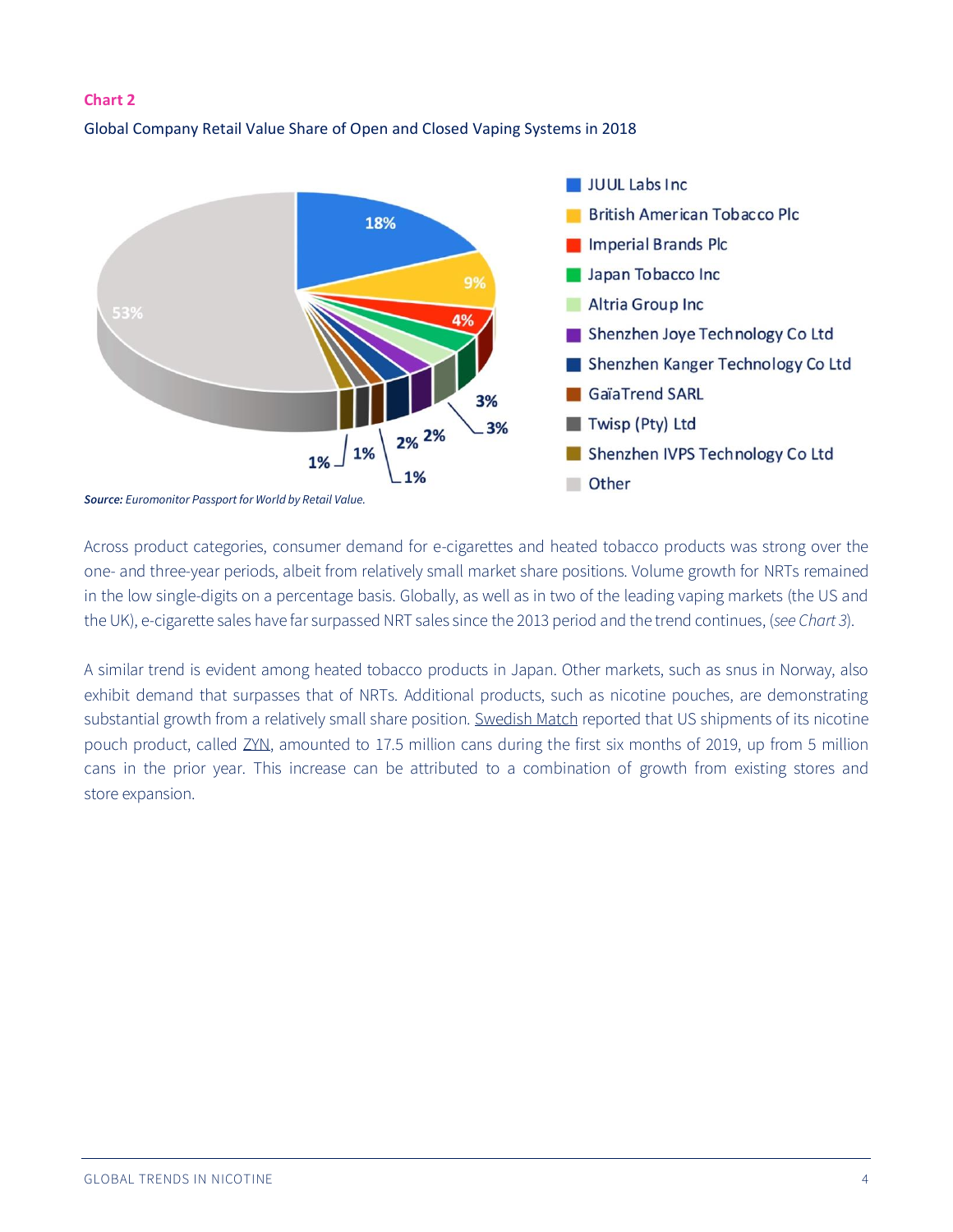

## **Chart 3** Retail Value by Product Category & Country in 2018 *(USD million)*

*Source: Euromonitor Passport Retail Value. Values in USD million at year-over-year currency exchange rates.* 

In light of growing concern about vaping among young people in the US, specifically related to JUUL, we applied our cigarette stick equivalent methodology to the US data. Here, our objective was to answer the question: *Is the overall US nicotine ecosystem growing?* The analysis indicates that the US nicotine ecosystem expanded slightly in 2018 versus 2017, at a rate of approximately 2.5%, which compares to the three-year compounded annual growth rate of about 1.3%. By comparison, we estimate that the global nicotine ecosystem declined at a three-year compounded annual growth rate of about 1.1%.

### **Table 2**

### US Product Category Retail Value and Volume Summary for 2018

| <b>US</b><br><b>Product Category (2018)</b> | <b>Retail Value</b><br>(USD million) | % Retail<br>Value | <b>Retail Value</b><br>% Change | 2018/17 3-Year CAGR | <b>Retail Volume</b><br>% Change<br>2018/17 | 3-Year CAGR |
|---------------------------------------------|--------------------------------------|-------------------|---------------------------------|---------------------|---------------------------------------------|-------------|
| <b>Cigarettes</b>                           | \$<br>95,322                         | 75.8%             | 0.1%                            | 0.7%                | $(4.6\%)$                                   | $(3.7\%)$   |
| <b>Cigars and Cigarillos</b>                | 10,839                               | 8.6%              | 8.6%                            | 8.7%                | 7.1%                                        | 7.4%        |
| <b>Smoking Tobacco</b>                      | 2.292                                | 1.8%              | $(4.3\%)$                       | $(3.2\%)$           | $(3.5\%)$                                   | $(3.0\%)$   |
| <b>Smokeless Tobacco</b>                    | 9.448                                | 7.5%              | 3.3%                            | 4.9%                | 0.9%                                        | 0.7%        |
| <b>Vaping Systems</b>                       | 6.833                                | 5.4%              | 47.8%                           | 25.5%               | 69.7%                                       | 38.0%       |
| <b>Heated Tobacco Products</b>              | $\overline{\phantom{a}}$             | $0.0\%$           | <b>NA</b>                       | <b>NA</b>           | <b>NA</b>                                   | <b>NA</b>   |
| <b>NRT Smoking Cessation Aids</b>           | 1.040                                | 0.8%              | 2.3%                            | 2.7%                | 0.1%                                        | 1.0%        |
| Total                                       | \$<br>125,773                        | 100.0%            | 2.7%                            | 2.5%                | 2.5%                                        | 1.3%        |

CAGR, compounded annual growth rate. Source: Euromonitor Passport for US by Retail Value in current prices, USD million. Retail Volume in cigarette stick equivalents based on Euromonitor Passport for US by Retail Volume and Value, and Foundation estimates. Refer to Global Trends in Nicotine Appendix for [Sources and Methods.](https://www.smokefreeworld.org/sites/default/files/fsfw-report-trends-in-nicotine-1005201811.pdf/)